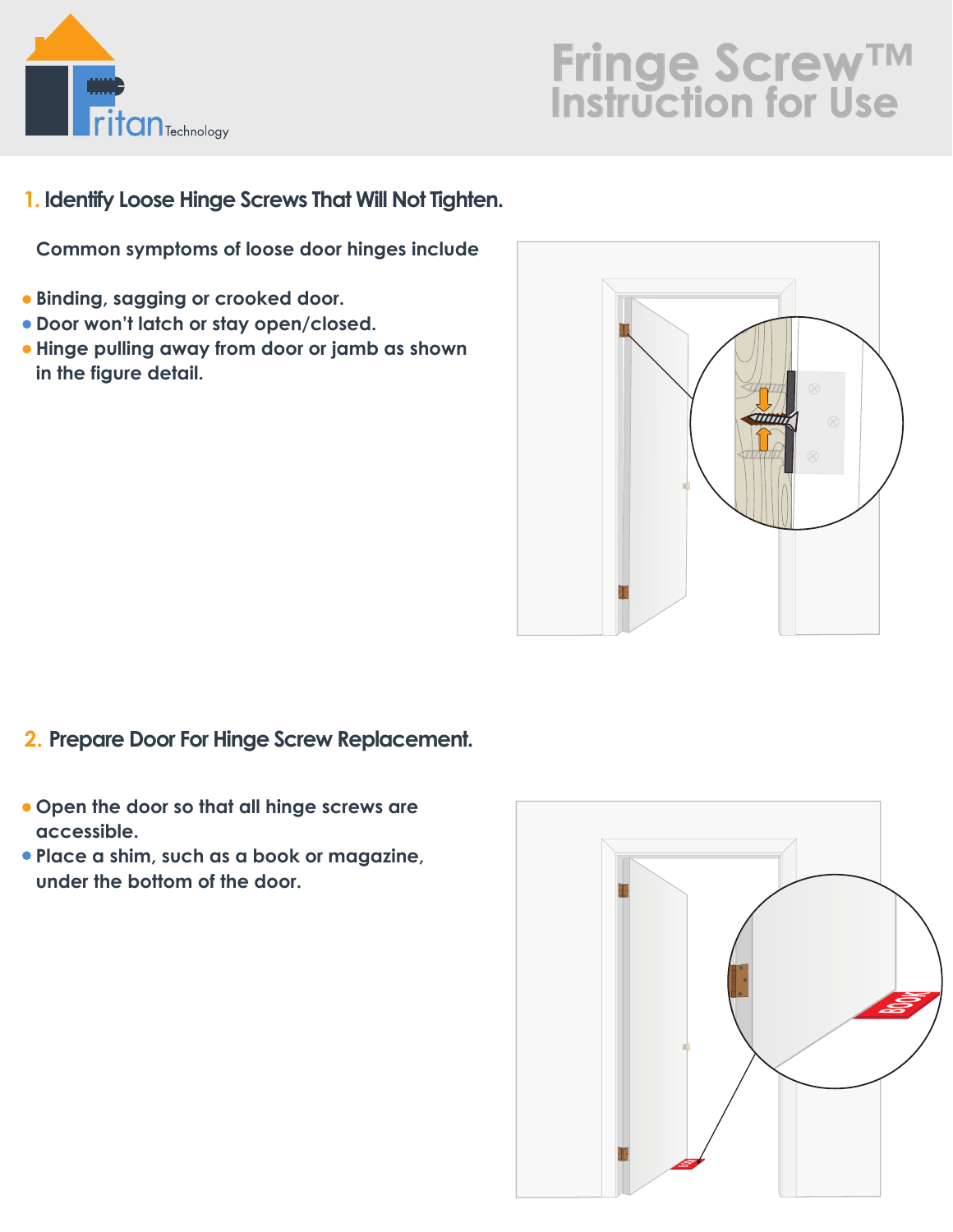

#### **3. Remove Stripped Hinge Screws One at a Time.**



**Reinstall the hinge side in the screw holes that are not stripped.**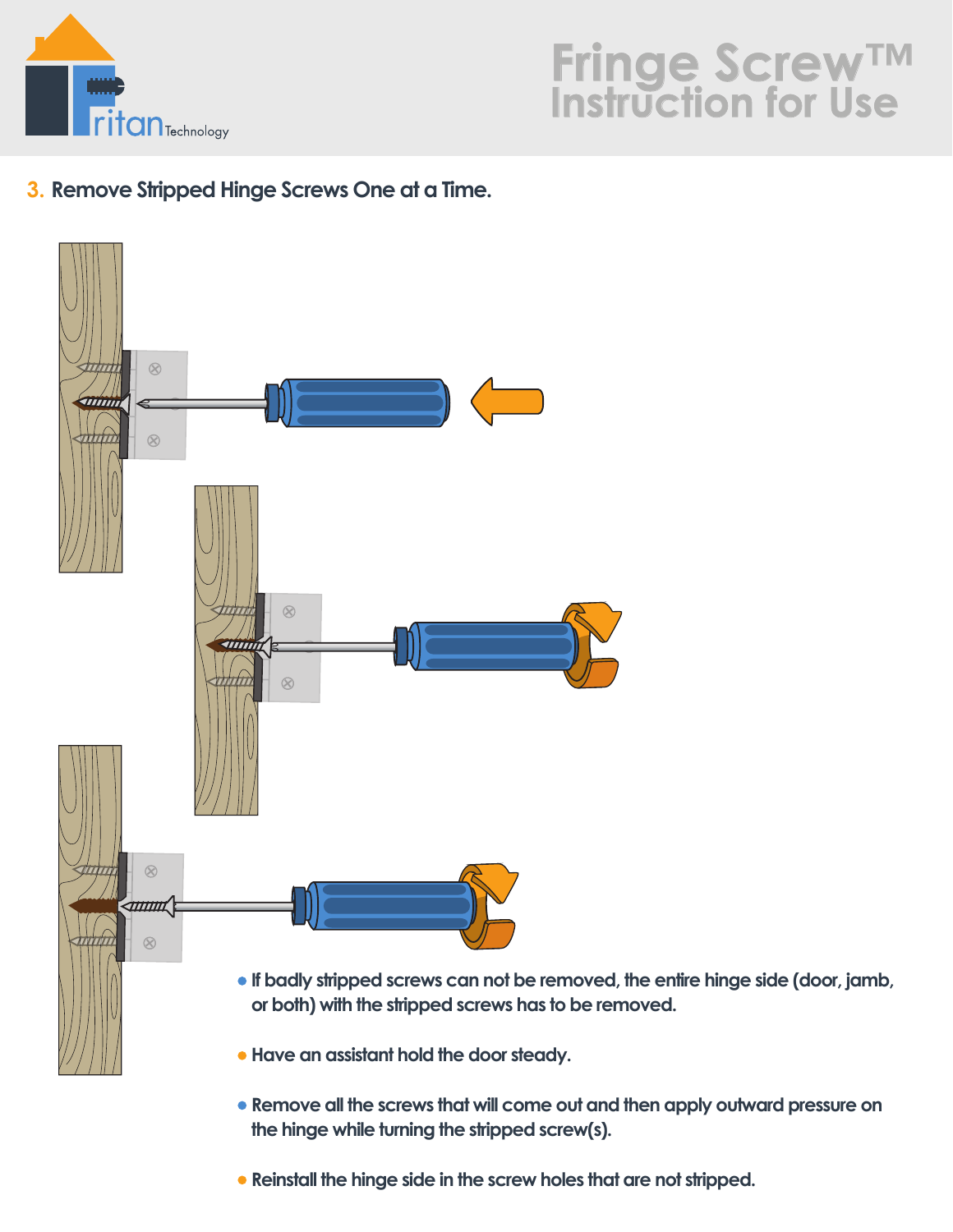

#### **4. Replace Hinge Screw With Fringe Screw™.**



**Repeat steps 3. and 4. for each loose screw identified in step 1.**